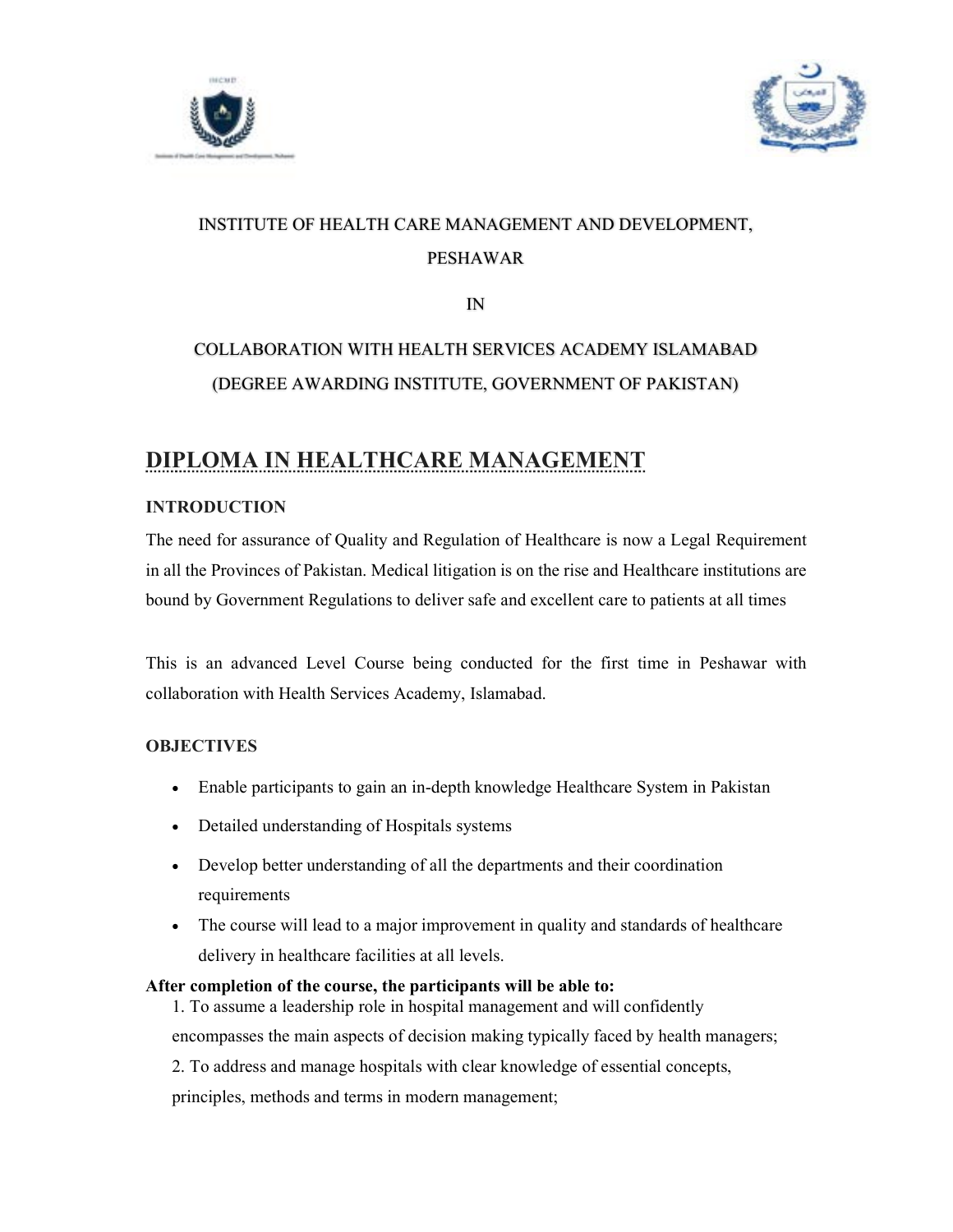



- 3. To undertake various basic and advanced methods of hospital analysis.
- 4. To apply techniques in resolution of different types of management issues
- 5. Develop plan, implement and evaluate approaches and interventions
- 6. Exhibit leadership and managerial skills at various levels.

7. Adopt a multidisciplinary approach in assessing, researching and responding to public health issues and needs.

8. Apply human right ethical principles in professional practices in hospital settings.

#### Total duration and Format:

6 months (24 weeks, including contact sessions, assignments and comprehensive examination).

#### Credit Hours:

18 (4 credit hours for 04 Contact Sessions and 2 credit hours for assignments and presentation covered by from the participants.

 (The certificate course has a total of four modules; each course has 4-credit hours. So the total DHCM course has 18 credit hours.)

## THE PROGRAM SPANS OVER SIX MONTHS.

IT IS DIVIDED INTO FOUR INDEPENDENT MODULES.

#### PROGRAM COURSE CONTENTS: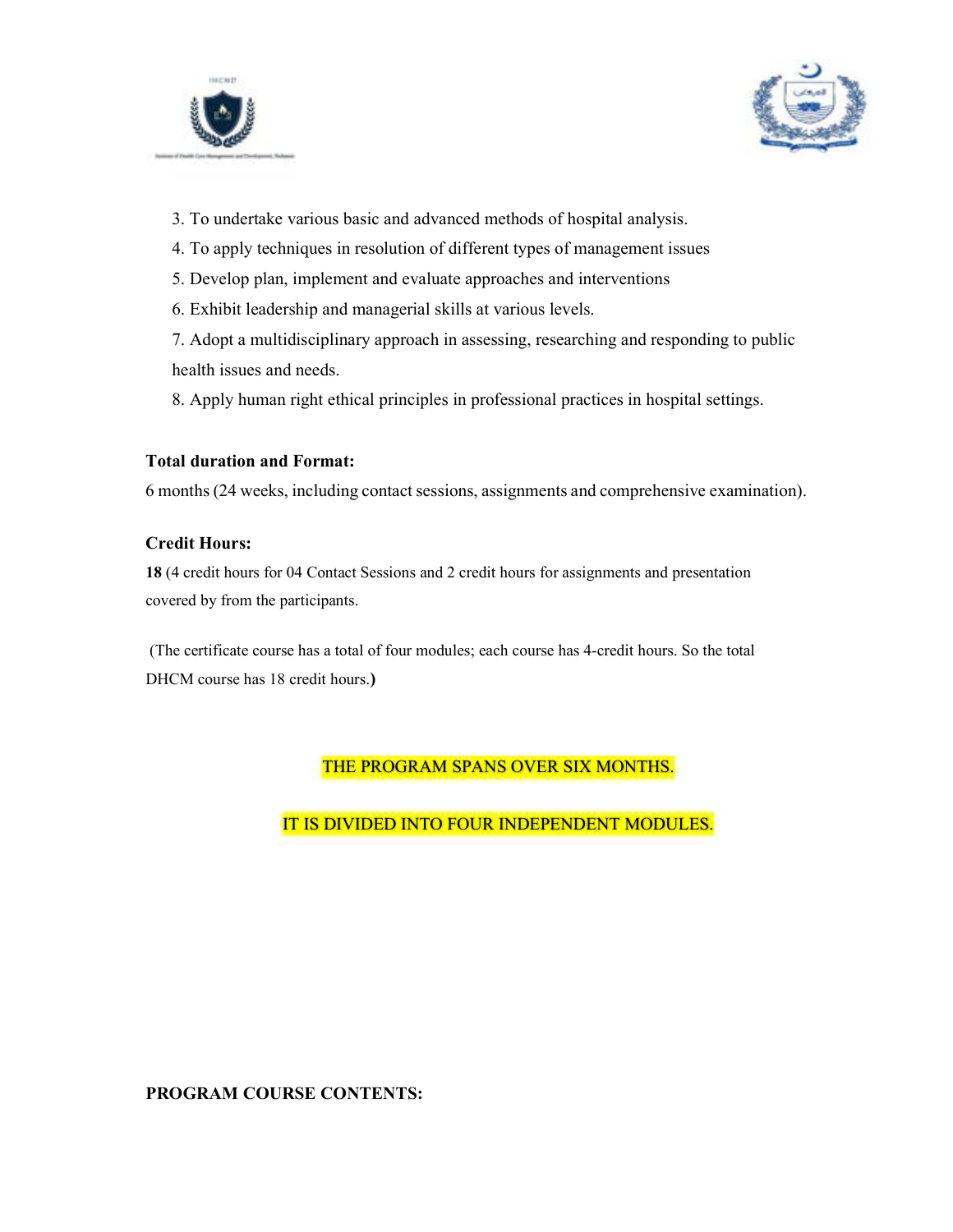



### MODULE's OF THE DIPLOMA IN HEALTH CARE MANAGEMENT

|                | <b>Course Title</b>               | <b>Credit</b>           |                               |
|----------------|-----------------------------------|-------------------------|-------------------------------|
| <b>Module</b>  |                                   | <b>Hours</b>            | <b>Marks</b>                  |
|                | Health and the Healthcare System: |                         | $\bullet$ Continuous          |
|                | Models, Systems and the National  |                         | assessment/internal           |
|                | Perspective                       |                         | assessment $(20\%)$           |
|                |                                   |                         | $\bullet$ Presentations (30%) |
|                |                                   |                         | Assignments (50%)             |
|                | Primary Healthcare                |                         |                               |
|                |                                   | 4                       |                               |
|                | Hospitals: Historical             |                         |                               |
|                | Background, Types and             |                         |                               |
|                | Categories and Models of the      |                         |                               |
|                | Future                            |                         |                               |
|                |                                   |                         |                               |
|                | Facilities Design: Functional     |                         |                               |
| <b>Module</b>  | Adjacencies in Hospital           | $\overline{\mathbf{4}}$ |                               |
| $\overline{2}$ | <b>Buildings</b>                  |                         |                               |
|                |                                   |                         |                               |
|                |                                   |                         |                               |
|                | Managing Patient Care Areas:      |                         |                               |
|                | Clinics, Wards, ORs, CSSD,        |                         |                               |
|                | Laboratory, Imaging Services,     |                         |                               |
|                | Delivery suites, ICUs, etc.       |                         |                               |
|                |                                   |                         |                               |
|                | <b>Managing Support Services:</b> |                         |                               |
|                | Security, Dietary Services,       |                         |                               |
|                |                                   |                         |                               |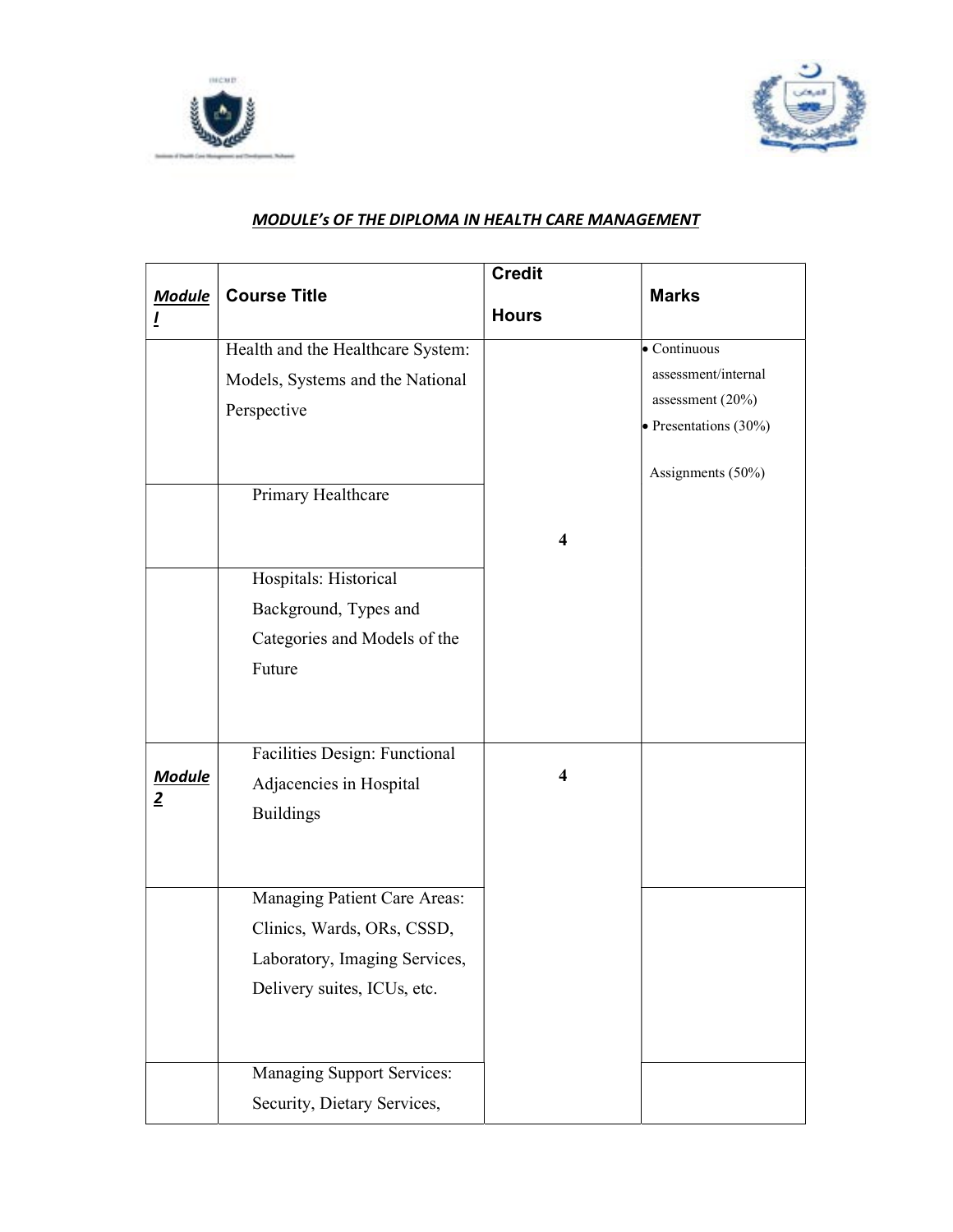



|                                          | Housekeeping and Laundry,<br>Transport, Facilities<br>Engineering Services, etc.                                                                                                                           |                         |                                                                                                                       |
|------------------------------------------|------------------------------------------------------------------------------------------------------------------------------------------------------------------------------------------------------------|-------------------------|-----------------------------------------------------------------------------------------------------------------------|
| <b>Module</b><br>$\overline{\mathbf{3}}$ | Quality Assurance in Hospitals<br>Medical Informatics: Hospital<br>Management Information<br>Systems and "the Paperless<br>Hospital".<br>Procurement, Supplies and<br>Inventory Management in<br>Hospitals | 4                       | $\bullet$ Continuous<br>assessment/internal<br>assessment (20%)<br>$\bullet$ Presentations (30%)<br>Assignments (50%) |
| <b>Module</b><br>$\overline{4}$          | <b>Managing Human Resources:</b><br>Staffing Levels, Training,<br>Assessments, Compensation,<br>etc.<br>Hospital Waste Management                                                                          | $\overline{\mathbf{4}}$ |                                                                                                                       |

# **ELIGIBILITY**

The candidate should possess one of the following qualifications or an equivalent degree from a recognized university or accrediting body.

• MBBS (Bachelor of Medicine & Bachelor of Surgery)